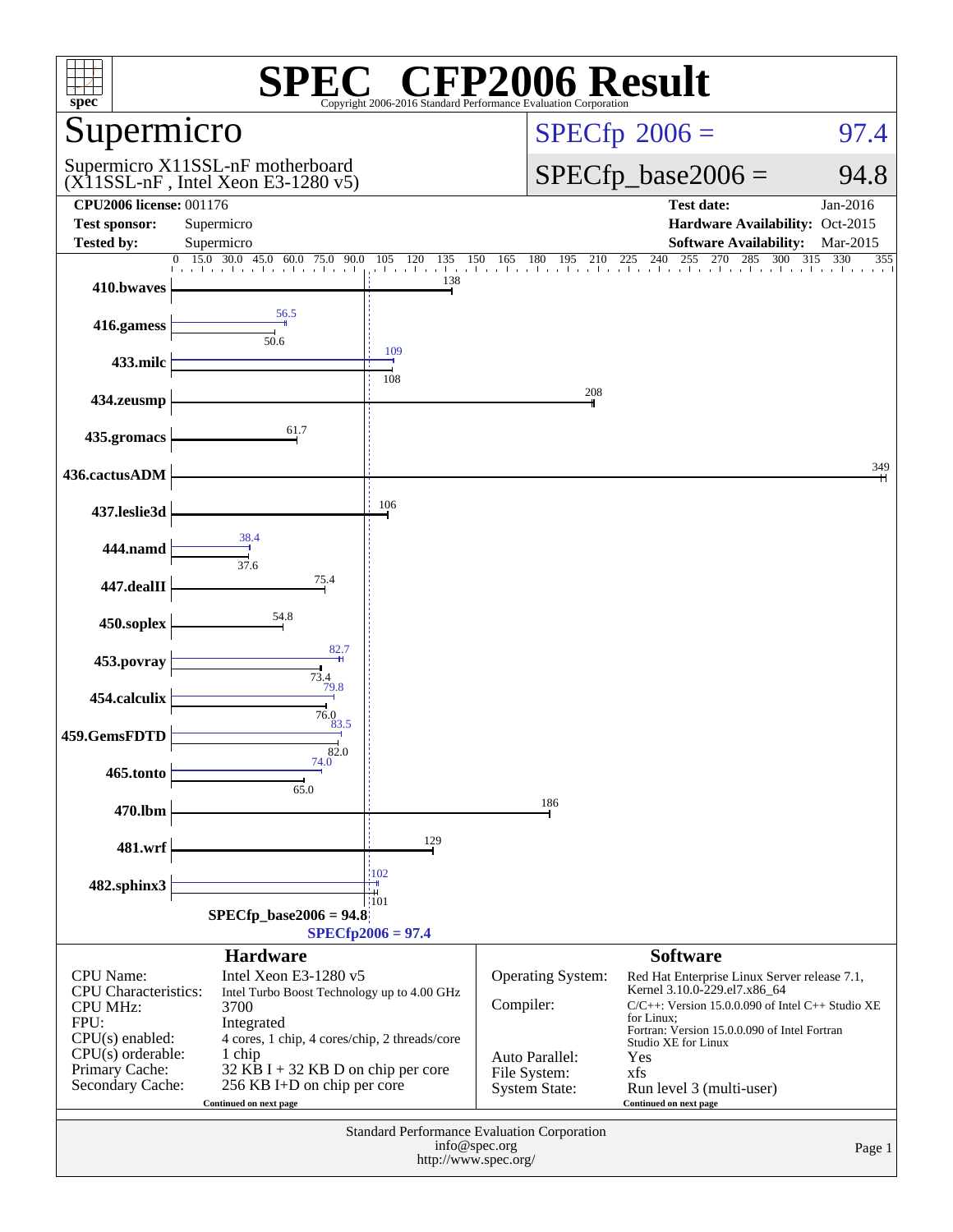

## Supermicro

#### $(X11SSL-nF$ , Intel Xeon E3-1280 v5) Supermicro X11SSL-nF motherboard

#### $SPECfp2006 = 97.4$  $SPECfp2006 = 97.4$

#### $SPECfp\_base2006 = 94.8$

| <b>CPU2006 license: 001176</b> |                                    |                                 | <b>Test date:</b><br>$Jan-2016$           |  |  |  |
|--------------------------------|------------------------------------|---------------------------------|-------------------------------------------|--|--|--|
| <b>Test sponsor:</b>           | Supermicro                         | Hardware Availability: Oct-2015 |                                           |  |  |  |
| <b>Tested by:</b>              | Supermicro                         |                                 | <b>Software Availability:</b><br>Mar-2015 |  |  |  |
| L3 Cache:                      | 8 MB I+D on chip per chip          | <b>Base Pointers:</b>           | $64$ -bit                                 |  |  |  |
| Other Cache:                   | None                               | Peak Pointers:                  | $32/64$ -bit                              |  |  |  |
| Memory:                        | 64 GB (4 x 16 GB 2Rx8 PC4-2133P-E) | Other Software:                 | None                                      |  |  |  |
| Disk Subsystem:                | 1 x 1000 GB SATA III, 7200 RPM     |                                 |                                           |  |  |  |
| Other Hardware:                | None                               |                                 |                                           |  |  |  |

**[Results Table](http://www.spec.org/auto/cpu2006/Docs/result-fields.html#ResultsTable)**

| Results Table          |                                                                                                          |       |                |       |                |             |                |              |                |              |                |              |
|------------------------|----------------------------------------------------------------------------------------------------------|-------|----------------|-------|----------------|-------------|----------------|--------------|----------------|--------------|----------------|--------------|
|                        | <b>Base</b>                                                                                              |       |                |       |                | <b>Peak</b> |                |              |                |              |                |              |
| <b>Benchmark</b>       | <b>Seconds</b>                                                                                           | Ratio | <b>Seconds</b> | Ratio | <b>Seconds</b> | Ratio       | <b>Seconds</b> | <b>Ratio</b> | <b>Seconds</b> | <b>Ratio</b> | <b>Seconds</b> | <b>Ratio</b> |
| $410$ .bwayes          | 98.6                                                                                                     | 138   | 98.3           | 138   | 98.5           | 138         | 98.6           | 138          | 98.3           | 138          | 98.5           | <u>138</u>   |
| $ 416$ .gamess         | 387                                                                                                      | 50.6  | 387            | 50.6  | 387            | 50.6        | 346            | 56.5         | 353            | 55.5         | 347            | 56.5         |
| $433$ .milc            | 84.7                                                                                                     | 108   | 84.6           | 109   | 84.6           | 108         | 84.0           | 109          | 84.3           | 109          | 83.9           | 109          |
| 434.zeusmp             | 43.8                                                                                                     | 208   | 43.8           | 208   | 44.0           | 207         | 43.8           | 208          | 43.8           | 208          | 44.0           | 207          |
| $435$ .gromacs         | 116                                                                                                      | 61.6  | 115            | 61.8  | 116            | 61.7        | 116            | 61.6         | 115            | 61.8         | <b>116</b>     | 61.7         |
| 436.cactusADM          | 34.2                                                                                                     | 349   | 34.0           | 351   | 34.2           | 349         | 34.2           | 349          | 34.0           | 351          | 34.2           | <u>349</u>   |
| 437.leslie3d           | 88.4                                                                                                     | 106   | 88.2           | 107   | 88.6           | 106         | 88.4           | 106          | 88.2           | 107          | 88.6           | 106          |
| 444.namd               | 213                                                                                                      | 37.7  | 213            | 37.6  | 213            | 37.6        | 209            | 38.4         | 209            | 38.4         | 209            | 38.4         |
| $ 447 \text{.}$ dealII | 152                                                                                                      | 75.4  | 152            | 75.4  | 152            | 75.4        | 152            | 75.4         | 152            | 75.4         | 152            | 75.4         |
| $450$ .soplex          | 152                                                                                                      | 54.9  | 152            | 54.8  | 152            | 54.8        | 152            | 54.9         | 152            | 54.8         | 152            | 54.8         |
| $ 453$ . povray        | 72.1                                                                                                     | 73.8  | 72.9           | 73.0  | 72.5           | 73.4        | 63.1           | 84.3         | 64.3           | 82.7         | 64.8           | 82.1         |
| $ 454$ .calculix       | 108                                                                                                      | 76.1  | 109            | 76.0  | 109            | 75.8        | 104            | 79.7         | <b>103</b>     | 79.8         | 103            | 80.0         |
| 459.GemsFDTD           | 129                                                                                                      | 82.0  | 129            | 82.0  | 129            | 82.0        | <u>127</u>     | 83.5         | 127            | 83.5         | 127            | 83.4         |
| 465.tonto              | 151                                                                                                      | 65.0  | 151            | 65.1  | 152            | 64.9        | 133            | 74.0         | 133            | 73.7         | 133            | 74.0         |
| 470.1bm                | 73.8                                                                                                     | 186   | 73.9           | 186   | 73.8           | 186         | 73.8           | 186          | 73.9           | 186          | 73.8           | 186          |
| 481.wrf                | 86.8                                                                                                     | 129   | 86.9           | 129   | 86.9           | 129         | 86.8           | 129          | 86.9           | 129          | 86.9           | <u>129</u>   |
| 482.sphinx3            | 193                                                                                                      | 101   | 195            | 99.8  | 192            | 101         | 193            | 101          | 192            | 102          | 192            | 102          |
|                        | Results appear in the order in which they were run. Bold underlined text indicates a median measurement. |       |                |       |                |             |                |              |                |              |                |              |

#### **[Operating System Notes](http://www.spec.org/auto/cpu2006/Docs/result-fields.html#OperatingSystemNotes)**

Stack size set to unlimited using "ulimit -s unlimited"

#### **[Platform Notes](http://www.spec.org/auto/cpu2006/Docs/result-fields.html#PlatformNotes)**

As tested, the system used a Supermicro CSE-113MFAC2-R606CB chassis. The chassis is configured with 2 PWS-606P-1R redundant power supply, 1 SNK-P0046P heatsink, as well as 4 FAN-0154L4 middle cooling fan. Sysinfo program /home/cpu2006/config/sysinfo.rev6914 \$Rev: 6914 \$ \$Date:: 2014-06-25 #\$ e3fbb8667b5a285932ceab81e28219e1 running on localhost.localdomain Sat Jan 30 02:03:41 2016 This section contains SUT (System Under Test) info as seen by

 some common utilities. To remove or add to this section, see: <http://www.spec.org/cpu2006/Docs/config.html#sysinfo> Continued on next page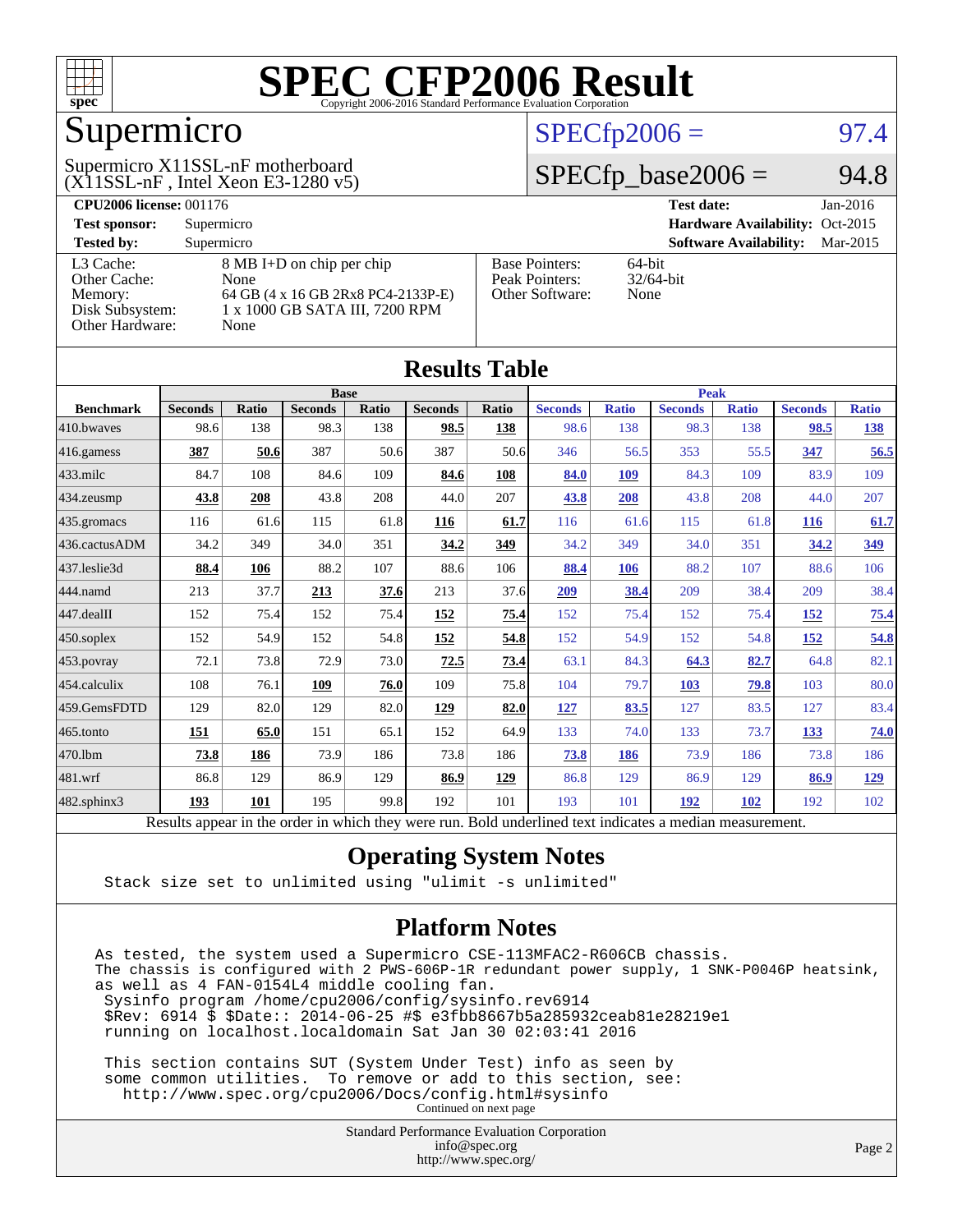

#### Supermicro

 $SPECTp2006 =$  97.4

 $(X11SSL-nF$ , Intel Xeon E3-1280 v5) Supermicro X11SSL-nF motherboard

 $SPECTp\_base2006 = 94.8$ 

**[CPU2006 license:](http://www.spec.org/auto/cpu2006/Docs/result-fields.html#CPU2006license)** 001176 **[Test date:](http://www.spec.org/auto/cpu2006/Docs/result-fields.html#Testdate)** Jan-2016 **[Test sponsor:](http://www.spec.org/auto/cpu2006/Docs/result-fields.html#Testsponsor)** Supermicro Supermicro **[Hardware Availability:](http://www.spec.org/auto/cpu2006/Docs/result-fields.html#HardwareAvailability)** Oct-2015 **[Tested by:](http://www.spec.org/auto/cpu2006/Docs/result-fields.html#Testedby)** Supermicro **Supermicro [Software Availability:](http://www.spec.org/auto/cpu2006/Docs/result-fields.html#SoftwareAvailability)** Mar-2015

#### **[Platform Notes \(Continued\)](http://www.spec.org/auto/cpu2006/Docs/result-fields.html#PlatformNotes)**

Standard Performance Evaluation Corporation From /proc/cpuinfo model name : Intel(R) Xeon(R) CPU E3-1280 v5 @ 3.70GHz 1 "physical id"s (chips) 8 "processors" cores, siblings (Caution: counting these is hw and system dependent. The following excerpts from /proc/cpuinfo might not be reliable. Use with caution.) cpu cores : 4 siblings : 8 physical 0: cores 0 1 2 3 cache size : 8192 KB From /proc/meminfo<br>MemTotal: 65630544 kB HugePages\_Total: 0<br>Hugepagesize: 2048 kB Hugepagesize: From /etc/\*release\* /etc/\*version\* os-release: NAME="Red Hat Enterprise Linux Server" VERSION="7.1 (Maipo)" ID="rhel" ID\_LIKE="fedora" VERSION\_ID="7.1" PRETTY\_NAME="Red Hat Enterprise Linux Server 7.1 (Maipo)" ANSI\_COLOR="0;31" CPE\_NAME="cpe:/o:redhat:enterprise\_linux:7.1:GA:server" redhat-release: Red Hat Enterprise Linux Server release 7.1 (Maipo) system-release: Red Hat Enterprise Linux Server release 7.1 (Maipo) system-release-cpe: cpe:/o:redhat:enterprise\_linux:7.1:ga:server uname -a: Linux localhost.localdomain 3.10.0-229.el7.x86\_64 #1 SMP Thu Jan 29 18:37:38 EST 2015 x86 64 x86 64 x86 64 GNU/Linux run-level 3 Jan 30 01:59 SPEC is set to: /home/cpu2006 Filesystem Type Size Used Avail Use% Mounted on /dev/mapper/rhel-home xfs 865G 170G 696G 20% /home Additional information from dmidecode: Warning: Use caution when you interpret this section. The 'dmidecode' program reads system data which is "intended to allow hardware to be accurately determined", but the intent may not be met, as there are frequent changes to hardware, firmware, and the "DMTF SMBIOS" standard. BIOS American Megatrends Inc. 1.0a 12/25/2015 Memory: 4x Samsung M391A2K43BB1-CPB 16 GB 2 rank 2133 MHz Continued on next page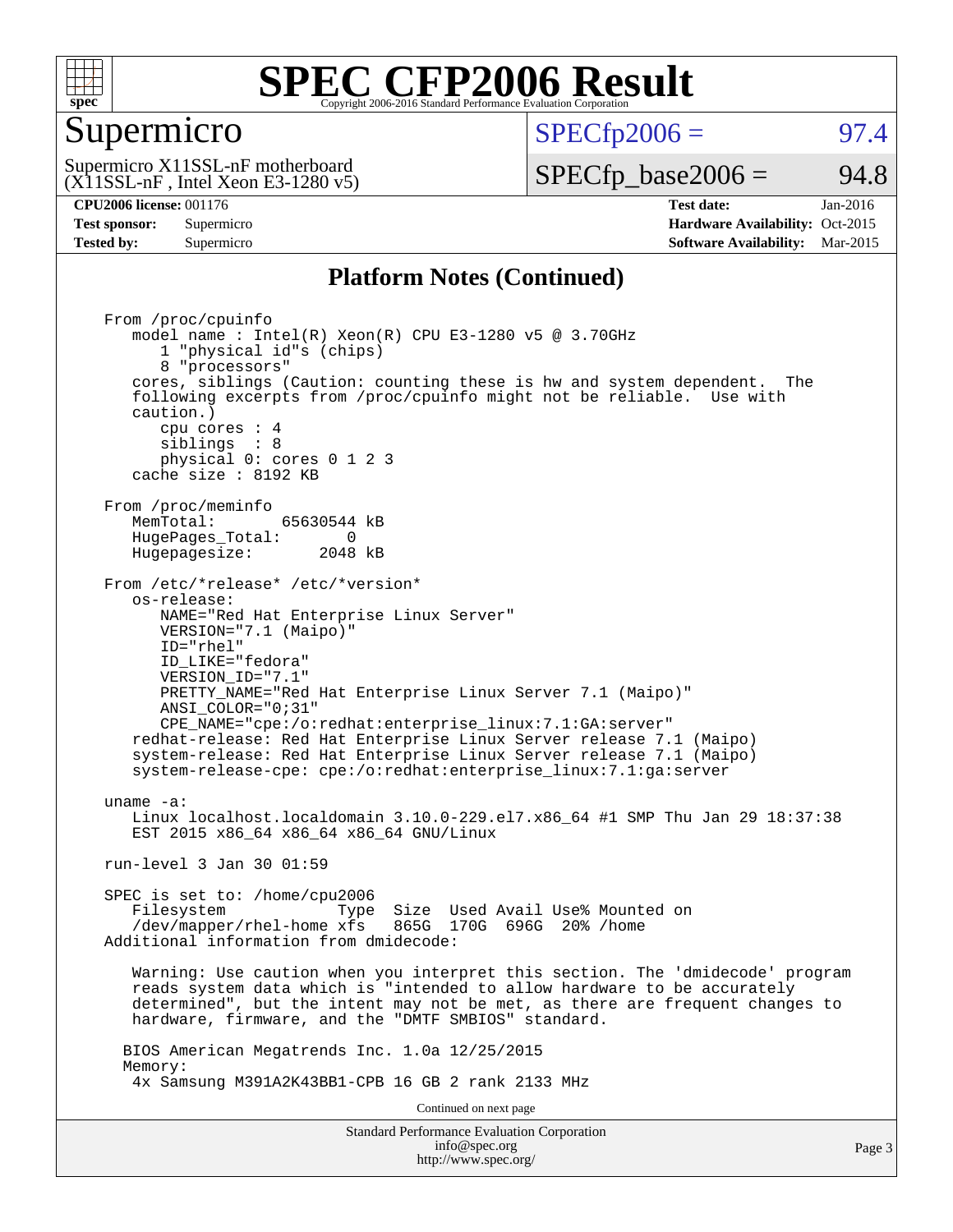

### Supermicro

 $SPECTp2006 =$  97.4

 $(X11SSL-nF$ , Intel Xeon E3-1280 v5) Supermicro X11SSL-nF motherboard

**[CPU2006 license:](http://www.spec.org/auto/cpu2006/Docs/result-fields.html#CPU2006license)** 001176 **[Test date:](http://www.spec.org/auto/cpu2006/Docs/result-fields.html#Testdate)** Jan-2016

 $SPECfp\_base2006 = 94.8$ 

**[Test sponsor:](http://www.spec.org/auto/cpu2006/Docs/result-fields.html#Testsponsor)** Supermicro Supermicro **[Hardware Availability:](http://www.spec.org/auto/cpu2006/Docs/result-fields.html#HardwareAvailability)** Oct-2015 **[Tested by:](http://www.spec.org/auto/cpu2006/Docs/result-fields.html#Testedby)** Supermicro **Supermicro [Software Availability:](http://www.spec.org/auto/cpu2006/Docs/result-fields.html#SoftwareAvailability)** Mar-2015

#### **[Platform Notes \(Continued\)](http://www.spec.org/auto/cpu2006/Docs/result-fields.html#PlatformNotes)**

(End of data from sysinfo program)

#### **[General Notes](http://www.spec.org/auto/cpu2006/Docs/result-fields.html#GeneralNotes)**

Environment variables set by runspec before the start of the run: KMP\_AFFINITY = "granularity=fine,compact,1,0" LD\_LIBRARY\_PATH = "/home/cpu2006/libs/32:/home/cpu2006/libs/64:/home/cpu2006/sh" OMP\_NUM\_THREADS = "4"

 Binaries compiled on a system with 1x Core i5-4670K CPU + 16GB memory using RedHat EL 7.0 Transparent Huge Pages enabled with: echo always > /sys/kernel/mm/transparent\_hugepage/enabled

#### **[Base Compiler Invocation](http://www.spec.org/auto/cpu2006/Docs/result-fields.html#BaseCompilerInvocation)**

[C benchmarks](http://www.spec.org/auto/cpu2006/Docs/result-fields.html#Cbenchmarks):  $\text{icc}$  -m64

 $C++$  benchmarks:<br>icpc  $-m$ -m64

[Fortran benchmarks](http://www.spec.org/auto/cpu2006/Docs/result-fields.html#Fortranbenchmarks): [ifort -m64](http://www.spec.org/cpu2006/results/res2016q1/cpu2006-20160206-38989.flags.html#user_FCbase_intel_ifort_64bit_ee9d0fb25645d0210d97eb0527dcc06e)

[Benchmarks using both Fortran and C](http://www.spec.org/auto/cpu2006/Docs/result-fields.html#BenchmarksusingbothFortranandC): [icc -m64](http://www.spec.org/cpu2006/results/res2016q1/cpu2006-20160206-38989.flags.html#user_CC_FCbase_intel_icc_64bit_0b7121f5ab7cfabee23d88897260401c) [ifort -m64](http://www.spec.org/cpu2006/results/res2016q1/cpu2006-20160206-38989.flags.html#user_CC_FCbase_intel_ifort_64bit_ee9d0fb25645d0210d97eb0527dcc06e)

#### **[Base Portability Flags](http://www.spec.org/auto/cpu2006/Docs/result-fields.html#BasePortabilityFlags)**

| 410.bwaves: -DSPEC CPU LP64<br>416.gamess: -DSPEC_CPU_LP64<br>433.milc: -DSPEC CPU LP64<br>434.zeusmp: -DSPEC_CPU_LP64<br>435.gromacs: -DSPEC_CPU_LP64 -nofor_main<br>436.cactusADM: -DSPEC CPU LP64 -nofor main<br>437.leslie3d: -DSPEC CPU LP64<br>444.namd: -DSPEC CPU LP64<br>447.dealII: -DSPEC CPU LP64 |                                                                |
|---------------------------------------------------------------------------------------------------------------------------------------------------------------------------------------------------------------------------------------------------------------------------------------------------------------|----------------------------------------------------------------|
| 450.soplex: -DSPEC_CPU_LP64<br>453.povray: -DSPEC_CPU_LP64<br>454.calculix: -DSPEC CPU LP64 -nofor main<br>459.GemsFDTD: -DSPEC CPU LP64<br>465.tonto: - DSPEC CPU LP64<br>470.1bm: - DSPEC CPU LP64                                                                                                          | 481.wrf: -DSPEC_CPU_LP64 -DSPEC_CPU_CASE_FLAG -DSPEC_CPU_LINUX |

Continued on next page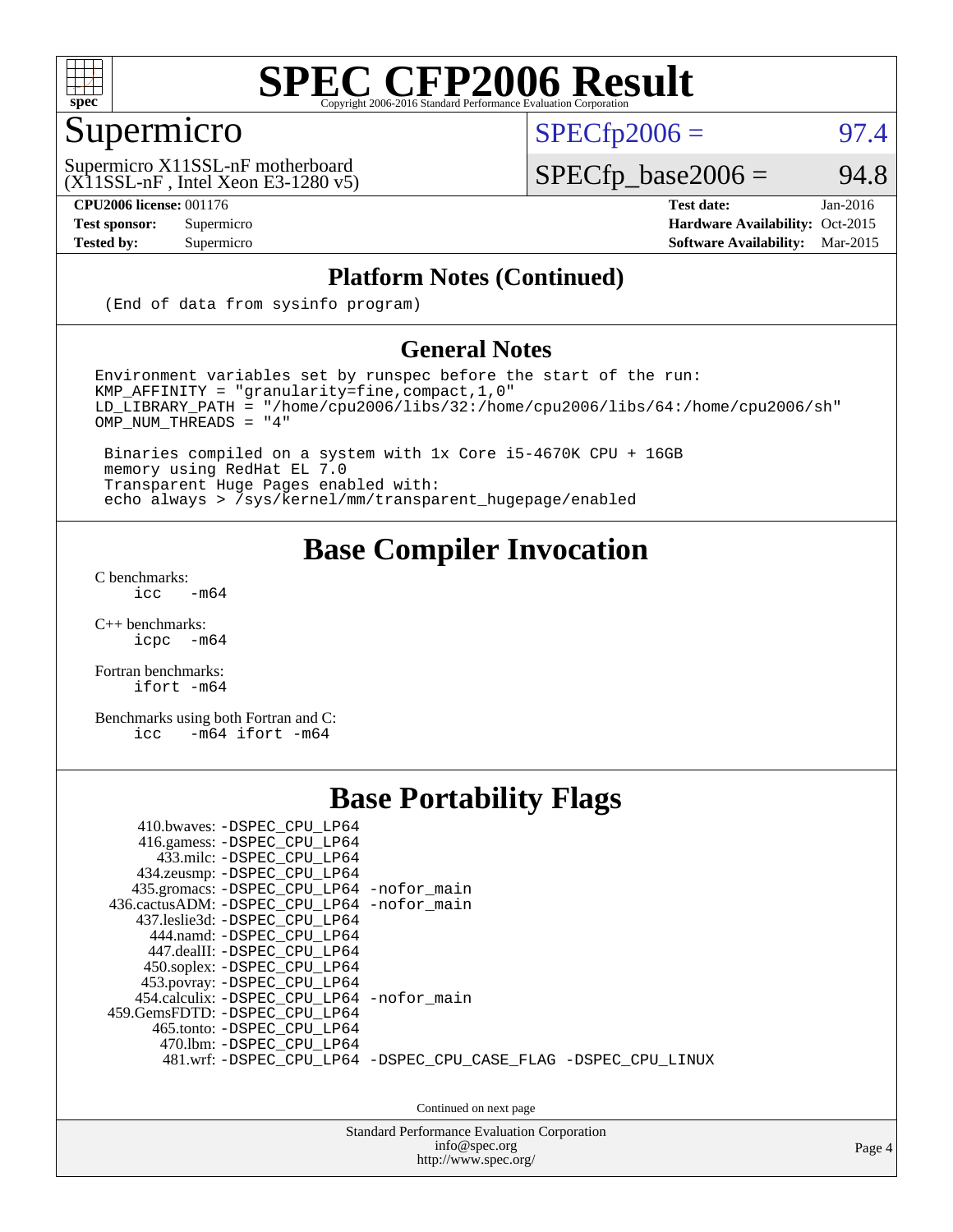

#### Supermicro

 $SPECTp2006 =$  97.4

 $(X11SSL-nF,$  Intel Xeon E3-1280 v5) Supermicro X11SSL-nF motherboard

 $SPECTp\_base2006 = 94.8$ 

**[CPU2006 license:](http://www.spec.org/auto/cpu2006/Docs/result-fields.html#CPU2006license)** 001176 **[Test date:](http://www.spec.org/auto/cpu2006/Docs/result-fields.html#Testdate)** Jan-2016 **[Test sponsor:](http://www.spec.org/auto/cpu2006/Docs/result-fields.html#Testsponsor)** Supermicro Supermicro **[Hardware Availability:](http://www.spec.org/auto/cpu2006/Docs/result-fields.html#HardwareAvailability)** Oct-2015 **[Tested by:](http://www.spec.org/auto/cpu2006/Docs/result-fields.html#Testedby)** Supermicro **Supermicro [Software Availability:](http://www.spec.org/auto/cpu2006/Docs/result-fields.html#SoftwareAvailability)** Mar-2015

### **[Base Portability Flags \(Continued\)](http://www.spec.org/auto/cpu2006/Docs/result-fields.html#BasePortabilityFlags)**

482.sphinx3: [-DSPEC\\_CPU\\_LP64](http://www.spec.org/cpu2006/results/res2016q1/cpu2006-20160206-38989.flags.html#suite_basePORTABILITY482_sphinx3_DSPEC_CPU_LP64)

#### **[Base Optimization Flags](http://www.spec.org/auto/cpu2006/Docs/result-fields.html#BaseOptimizationFlags)**

[C benchmarks](http://www.spec.org/auto/cpu2006/Docs/result-fields.html#Cbenchmarks): [-xCORE-AVX2](http://www.spec.org/cpu2006/results/res2016q1/cpu2006-20160206-38989.flags.html#user_CCbase_f-xAVX2_5f5fc0cbe2c9f62c816d3e45806c70d7) [-ipo](http://www.spec.org/cpu2006/results/res2016q1/cpu2006-20160206-38989.flags.html#user_CCbase_f-ipo) [-O3](http://www.spec.org/cpu2006/results/res2016q1/cpu2006-20160206-38989.flags.html#user_CCbase_f-O3) [-no-prec-div](http://www.spec.org/cpu2006/results/res2016q1/cpu2006-20160206-38989.flags.html#user_CCbase_f-no-prec-div) [-parallel](http://www.spec.org/cpu2006/results/res2016q1/cpu2006-20160206-38989.flags.html#user_CCbase_f-parallel) [-opt-prefetch](http://www.spec.org/cpu2006/results/res2016q1/cpu2006-20160206-38989.flags.html#user_CCbase_f-opt-prefetch) [-ansi-alias](http://www.spec.org/cpu2006/results/res2016q1/cpu2006-20160206-38989.flags.html#user_CCbase_f-ansi-alias)

[C++ benchmarks:](http://www.spec.org/auto/cpu2006/Docs/result-fields.html#CXXbenchmarks)

[-xCORE-AVX2](http://www.spec.org/cpu2006/results/res2016q1/cpu2006-20160206-38989.flags.html#user_CXXbase_f-xAVX2_5f5fc0cbe2c9f62c816d3e45806c70d7) [-ipo](http://www.spec.org/cpu2006/results/res2016q1/cpu2006-20160206-38989.flags.html#user_CXXbase_f-ipo) [-O3](http://www.spec.org/cpu2006/results/res2016q1/cpu2006-20160206-38989.flags.html#user_CXXbase_f-O3) [-no-prec-div](http://www.spec.org/cpu2006/results/res2016q1/cpu2006-20160206-38989.flags.html#user_CXXbase_f-no-prec-div) [-opt-prefetch](http://www.spec.org/cpu2006/results/res2016q1/cpu2006-20160206-38989.flags.html#user_CXXbase_f-opt-prefetch) [-ansi-alias](http://www.spec.org/cpu2006/results/res2016q1/cpu2006-20160206-38989.flags.html#user_CXXbase_f-ansi-alias)

[Fortran benchmarks](http://www.spec.org/auto/cpu2006/Docs/result-fields.html#Fortranbenchmarks): [-xCORE-AVX2](http://www.spec.org/cpu2006/results/res2016q1/cpu2006-20160206-38989.flags.html#user_FCbase_f-xAVX2_5f5fc0cbe2c9f62c816d3e45806c70d7) [-ipo](http://www.spec.org/cpu2006/results/res2016q1/cpu2006-20160206-38989.flags.html#user_FCbase_f-ipo) [-O3](http://www.spec.org/cpu2006/results/res2016q1/cpu2006-20160206-38989.flags.html#user_FCbase_f-O3) [-no-prec-div](http://www.spec.org/cpu2006/results/res2016q1/cpu2006-20160206-38989.flags.html#user_FCbase_f-no-prec-div) [-parallel](http://www.spec.org/cpu2006/results/res2016q1/cpu2006-20160206-38989.flags.html#user_FCbase_f-parallel) [-opt-prefetch](http://www.spec.org/cpu2006/results/res2016q1/cpu2006-20160206-38989.flags.html#user_FCbase_f-opt-prefetch)

[Benchmarks using both Fortran and C](http://www.spec.org/auto/cpu2006/Docs/result-fields.html#BenchmarksusingbothFortranandC): [-xCORE-AVX2](http://www.spec.org/cpu2006/results/res2016q1/cpu2006-20160206-38989.flags.html#user_CC_FCbase_f-xAVX2_5f5fc0cbe2c9f62c816d3e45806c70d7) [-ipo](http://www.spec.org/cpu2006/results/res2016q1/cpu2006-20160206-38989.flags.html#user_CC_FCbase_f-ipo) [-O3](http://www.spec.org/cpu2006/results/res2016q1/cpu2006-20160206-38989.flags.html#user_CC_FCbase_f-O3) [-no-prec-div](http://www.spec.org/cpu2006/results/res2016q1/cpu2006-20160206-38989.flags.html#user_CC_FCbase_f-no-prec-div) [-parallel](http://www.spec.org/cpu2006/results/res2016q1/cpu2006-20160206-38989.flags.html#user_CC_FCbase_f-parallel) [-opt-prefetch](http://www.spec.org/cpu2006/results/res2016q1/cpu2006-20160206-38989.flags.html#user_CC_FCbase_f-opt-prefetch) [-ansi-alias](http://www.spec.org/cpu2006/results/res2016q1/cpu2006-20160206-38989.flags.html#user_CC_FCbase_f-ansi-alias)

#### **[Peak Compiler Invocation](http://www.spec.org/auto/cpu2006/Docs/result-fields.html#PeakCompilerInvocation)**

[C benchmarks](http://www.spec.org/auto/cpu2006/Docs/result-fields.html#Cbenchmarks):  $-m64$ 

[C++ benchmarks:](http://www.spec.org/auto/cpu2006/Docs/result-fields.html#CXXbenchmarks) [icpc -m64](http://www.spec.org/cpu2006/results/res2016q1/cpu2006-20160206-38989.flags.html#user_CXXpeak_intel_icpc_64bit_bedb90c1146cab66620883ef4f41a67e)

[Fortran benchmarks](http://www.spec.org/auto/cpu2006/Docs/result-fields.html#Fortranbenchmarks): [ifort -m64](http://www.spec.org/cpu2006/results/res2016q1/cpu2006-20160206-38989.flags.html#user_FCpeak_intel_ifort_64bit_ee9d0fb25645d0210d97eb0527dcc06e)

#### **[Peak Portability Flags](http://www.spec.org/auto/cpu2006/Docs/result-fields.html#PeakPortabilityFlags)**

Same as Base Portability Flags

### **[Peak Optimization Flags](http://www.spec.org/auto/cpu2006/Docs/result-fields.html#PeakOptimizationFlags)**

[C benchmarks](http://www.spec.org/auto/cpu2006/Docs/result-fields.html#Cbenchmarks):

 433.milc: [-xCORE-AVX2](http://www.spec.org/cpu2006/results/res2016q1/cpu2006-20160206-38989.flags.html#user_peakPASS2_CFLAGSPASS2_LDFLAGS433_milc_f-xAVX2_5f5fc0cbe2c9f62c816d3e45806c70d7)(pass 2) [-prof-gen](http://www.spec.org/cpu2006/results/res2016q1/cpu2006-20160206-38989.flags.html#user_peakPASS1_CFLAGSPASS1_LDFLAGS433_milc_prof_gen_e43856698f6ca7b7e442dfd80e94a8fc)(pass 1) [-ipo](http://www.spec.org/cpu2006/results/res2016q1/cpu2006-20160206-38989.flags.html#user_peakPASS2_CFLAGSPASS2_LDFLAGS433_milc_f-ipo)(pass 2) [-O3](http://www.spec.org/cpu2006/results/res2016q1/cpu2006-20160206-38989.flags.html#user_peakPASS2_CFLAGSPASS2_LDFLAGS433_milc_f-O3)(pass 2) [-no-prec-div](http://www.spec.org/cpu2006/results/res2016q1/cpu2006-20160206-38989.flags.html#user_peakPASS2_CFLAGSPASS2_LDFLAGS433_milc_f-no-prec-div)(pass 2) [-prof-use](http://www.spec.org/cpu2006/results/res2016q1/cpu2006-20160206-38989.flags.html#user_peakPASS2_CFLAGSPASS2_LDFLAGS433_milc_prof_use_bccf7792157ff70d64e32fe3e1250b55)(pass 2) [-auto-ilp32](http://www.spec.org/cpu2006/results/res2016q1/cpu2006-20160206-38989.flags.html#user_peakCOPTIMIZE433_milc_f-auto-ilp32) [-ansi-alias](http://www.spec.org/cpu2006/results/res2016q1/cpu2006-20160206-38989.flags.html#user_peakCOPTIMIZE433_milc_f-ansi-alias)

Continued on next page

[Benchmarks using both Fortran and C](http://www.spec.org/auto/cpu2006/Docs/result-fields.html#BenchmarksusingbothFortranandC): [icc -m64](http://www.spec.org/cpu2006/results/res2016q1/cpu2006-20160206-38989.flags.html#user_CC_FCpeak_intel_icc_64bit_0b7121f5ab7cfabee23d88897260401c) [ifort -m64](http://www.spec.org/cpu2006/results/res2016q1/cpu2006-20160206-38989.flags.html#user_CC_FCpeak_intel_ifort_64bit_ee9d0fb25645d0210d97eb0527dcc06e)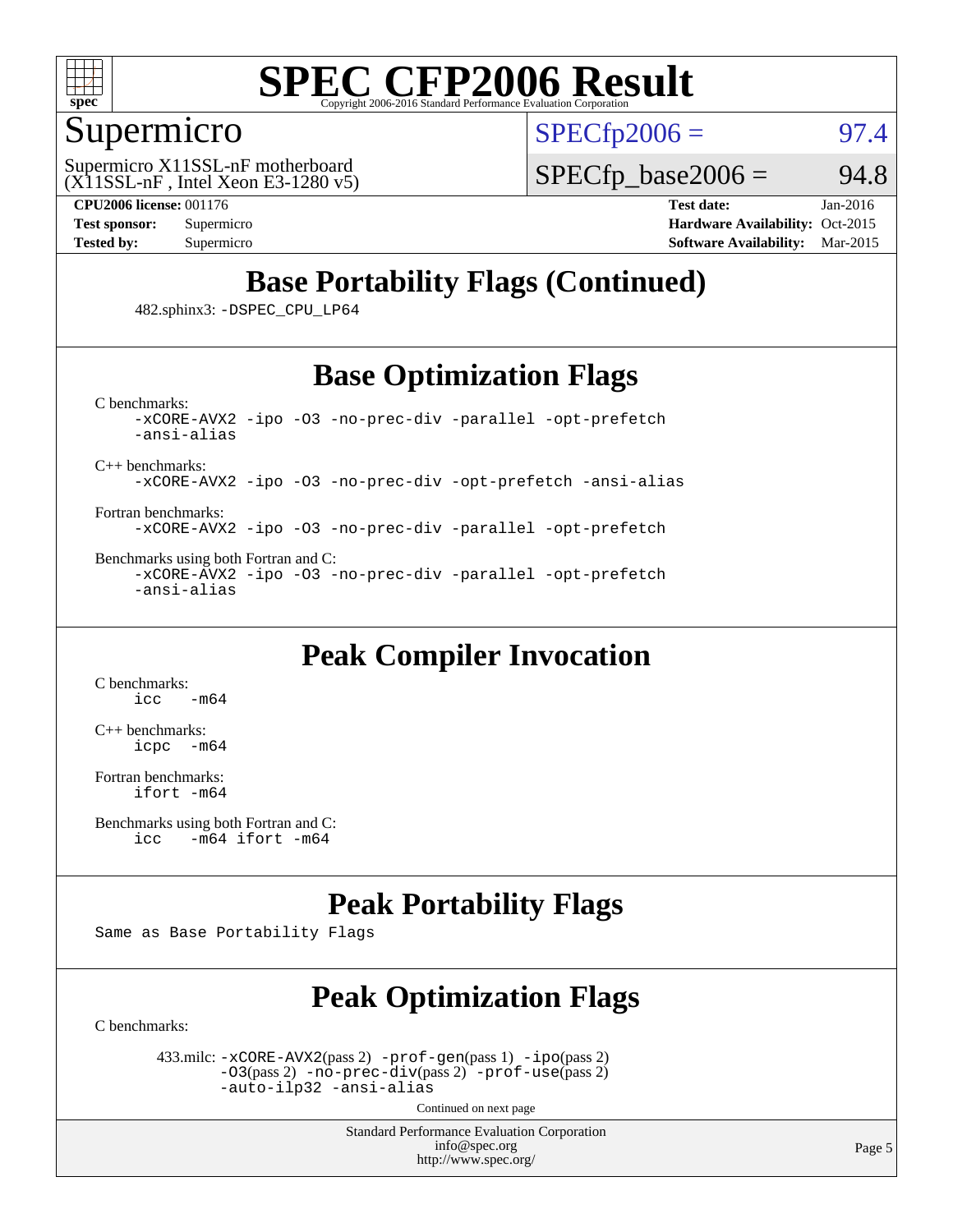

#### Supermicro

 $SPECTp2006 =$  97.4

 $(X11SSL-nF$ , Intel Xeon E3-1280 v5) Supermicro X11SSL-nF motherboard

 $SPECTp\_base2006 = 94.8$ 

**[CPU2006 license:](http://www.spec.org/auto/cpu2006/Docs/result-fields.html#CPU2006license)** 001176 **[Test date:](http://www.spec.org/auto/cpu2006/Docs/result-fields.html#Testdate)** Jan-2016 **[Test sponsor:](http://www.spec.org/auto/cpu2006/Docs/result-fields.html#Testsponsor)** Supermicro Supermicro **[Hardware Availability:](http://www.spec.org/auto/cpu2006/Docs/result-fields.html#HardwareAvailability)** Oct-2015 **[Tested by:](http://www.spec.org/auto/cpu2006/Docs/result-fields.html#Testedby)** Supermicro **[Software Availability:](http://www.spec.org/auto/cpu2006/Docs/result-fields.html#SoftwareAvailability)** Mar-2015

### **[Peak Optimization Flags \(Continued\)](http://www.spec.org/auto/cpu2006/Docs/result-fields.html#PeakOptimizationFlags)**

 $470$ .lbm: basepeak = yes

 482.sphinx3: [-xCORE-AVX2](http://www.spec.org/cpu2006/results/res2016q1/cpu2006-20160206-38989.flags.html#user_peakOPTIMIZE482_sphinx3_f-xAVX2_5f5fc0cbe2c9f62c816d3e45806c70d7) [-ipo](http://www.spec.org/cpu2006/results/res2016q1/cpu2006-20160206-38989.flags.html#user_peakOPTIMIZE482_sphinx3_f-ipo) [-O3](http://www.spec.org/cpu2006/results/res2016q1/cpu2006-20160206-38989.flags.html#user_peakOPTIMIZE482_sphinx3_f-O3) [-no-prec-div](http://www.spec.org/cpu2006/results/res2016q1/cpu2006-20160206-38989.flags.html#user_peakOPTIMIZE482_sphinx3_f-no-prec-div) [-unroll2](http://www.spec.org/cpu2006/results/res2016q1/cpu2006-20160206-38989.flags.html#user_peakCOPTIMIZE482_sphinx3_f-unroll_784dae83bebfb236979b41d2422d7ec2) [-ansi-alias](http://www.spec.org/cpu2006/results/res2016q1/cpu2006-20160206-38989.flags.html#user_peakCOPTIMIZE482_sphinx3_f-ansi-alias) [-parallel](http://www.spec.org/cpu2006/results/res2016q1/cpu2006-20160206-38989.flags.html#user_peakCOPTIMIZE482_sphinx3_f-parallel)

[C++ benchmarks:](http://www.spec.org/auto/cpu2006/Docs/result-fields.html#CXXbenchmarks)

 444.namd: [-xCORE-AVX2](http://www.spec.org/cpu2006/results/res2016q1/cpu2006-20160206-38989.flags.html#user_peakPASS2_CXXFLAGSPASS2_LDFLAGS444_namd_f-xAVX2_5f5fc0cbe2c9f62c816d3e45806c70d7)(pass 2) [-prof-gen](http://www.spec.org/cpu2006/results/res2016q1/cpu2006-20160206-38989.flags.html#user_peakPASS1_CXXFLAGSPASS1_LDFLAGS444_namd_prof_gen_e43856698f6ca7b7e442dfd80e94a8fc)(pass 1) [-ipo](http://www.spec.org/cpu2006/results/res2016q1/cpu2006-20160206-38989.flags.html#user_peakPASS2_CXXFLAGSPASS2_LDFLAGS444_namd_f-ipo)(pass 2)  $-03$ (pass 2)  $-no-prec-div(pass 2)$  $-no-prec-div(pass 2)$   $-prof-use(pass 2)$  $-prof-use(pass 2)$ [-fno-alias](http://www.spec.org/cpu2006/results/res2016q1/cpu2006-20160206-38989.flags.html#user_peakCXXOPTIMIZEOPTIMIZE444_namd_f-no-alias_694e77f6c5a51e658e82ccff53a9e63a) [-auto-ilp32](http://www.spec.org/cpu2006/results/res2016q1/cpu2006-20160206-38989.flags.html#user_peakCXXOPTIMIZE444_namd_f-auto-ilp32)

447.dealII: basepeak = yes

 $450$ .soplex: basepeak = yes

 453.povray: [-xCORE-AVX2](http://www.spec.org/cpu2006/results/res2016q1/cpu2006-20160206-38989.flags.html#user_peakPASS2_CXXFLAGSPASS2_LDFLAGS453_povray_f-xAVX2_5f5fc0cbe2c9f62c816d3e45806c70d7)(pass 2) [-prof-gen](http://www.spec.org/cpu2006/results/res2016q1/cpu2006-20160206-38989.flags.html#user_peakPASS1_CXXFLAGSPASS1_LDFLAGS453_povray_prof_gen_e43856698f6ca7b7e442dfd80e94a8fc)(pass 1) [-ipo](http://www.spec.org/cpu2006/results/res2016q1/cpu2006-20160206-38989.flags.html#user_peakPASS2_CXXFLAGSPASS2_LDFLAGS453_povray_f-ipo)(pass 2) [-O3](http://www.spec.org/cpu2006/results/res2016q1/cpu2006-20160206-38989.flags.html#user_peakPASS2_CXXFLAGSPASS2_LDFLAGS453_povray_f-O3)(pass 2) [-no-prec-div](http://www.spec.org/cpu2006/results/res2016q1/cpu2006-20160206-38989.flags.html#user_peakPASS2_CXXFLAGSPASS2_LDFLAGS453_povray_f-no-prec-div)(pass 2) [-prof-use](http://www.spec.org/cpu2006/results/res2016q1/cpu2006-20160206-38989.flags.html#user_peakPASS2_CXXFLAGSPASS2_LDFLAGS453_povray_prof_use_bccf7792157ff70d64e32fe3e1250b55)(pass 2) [-unroll4](http://www.spec.org/cpu2006/results/res2016q1/cpu2006-20160206-38989.flags.html#user_peakCXXOPTIMIZE453_povray_f-unroll_4e5e4ed65b7fd20bdcd365bec371b81f) [-ansi-alias](http://www.spec.org/cpu2006/results/res2016q1/cpu2006-20160206-38989.flags.html#user_peakCXXOPTIMIZE453_povray_f-ansi-alias)

[Fortran benchmarks](http://www.spec.org/auto/cpu2006/Docs/result-fields.html#Fortranbenchmarks):

 $410.bwaves: basepeak = yes$ 

 416.gamess: [-xCORE-AVX2](http://www.spec.org/cpu2006/results/res2016q1/cpu2006-20160206-38989.flags.html#user_peakPASS2_FFLAGSPASS2_LDFLAGS416_gamess_f-xAVX2_5f5fc0cbe2c9f62c816d3e45806c70d7)(pass 2) [-prof-gen](http://www.spec.org/cpu2006/results/res2016q1/cpu2006-20160206-38989.flags.html#user_peakPASS1_FFLAGSPASS1_LDFLAGS416_gamess_prof_gen_e43856698f6ca7b7e442dfd80e94a8fc)(pass 1) [-ipo](http://www.spec.org/cpu2006/results/res2016q1/cpu2006-20160206-38989.flags.html#user_peakPASS2_FFLAGSPASS2_LDFLAGS416_gamess_f-ipo)(pass 2) [-O3](http://www.spec.org/cpu2006/results/res2016q1/cpu2006-20160206-38989.flags.html#user_peakPASS2_FFLAGSPASS2_LDFLAGS416_gamess_f-O3)(pass 2) [-no-prec-div](http://www.spec.org/cpu2006/results/res2016q1/cpu2006-20160206-38989.flags.html#user_peakPASS2_FFLAGSPASS2_LDFLAGS416_gamess_f-no-prec-div)(pass 2) [-prof-use](http://www.spec.org/cpu2006/results/res2016q1/cpu2006-20160206-38989.flags.html#user_peakPASS2_FFLAGSPASS2_LDFLAGS416_gamess_prof_use_bccf7792157ff70d64e32fe3e1250b55)(pass 2) [-unroll2](http://www.spec.org/cpu2006/results/res2016q1/cpu2006-20160206-38989.flags.html#user_peakOPTIMIZE416_gamess_f-unroll_784dae83bebfb236979b41d2422d7ec2) [-inline-level=0](http://www.spec.org/cpu2006/results/res2016q1/cpu2006-20160206-38989.flags.html#user_peakOPTIMIZE416_gamess_f-inline-level_318d07a09274ad25e8d15dbfaa68ba50) [-scalar-rep-](http://www.spec.org/cpu2006/results/res2016q1/cpu2006-20160206-38989.flags.html#user_peakOPTIMIZE416_gamess_f-disablescalarrep_abbcad04450fb118e4809c81d83c8a1d)

434.zeusmp: basepeak = yes

437.leslie3d: basepeak = yes

 459.GemsFDTD: [-xCORE-AVX2](http://www.spec.org/cpu2006/results/res2016q1/cpu2006-20160206-38989.flags.html#user_peakPASS2_FFLAGSPASS2_LDFLAGS459_GemsFDTD_f-xAVX2_5f5fc0cbe2c9f62c816d3e45806c70d7)(pass 2) [-prof-gen](http://www.spec.org/cpu2006/results/res2016q1/cpu2006-20160206-38989.flags.html#user_peakPASS1_FFLAGSPASS1_LDFLAGS459_GemsFDTD_prof_gen_e43856698f6ca7b7e442dfd80e94a8fc)(pass 1) [-ipo](http://www.spec.org/cpu2006/results/res2016q1/cpu2006-20160206-38989.flags.html#user_peakPASS2_FFLAGSPASS2_LDFLAGS459_GemsFDTD_f-ipo)(pass 2) [-O3](http://www.spec.org/cpu2006/results/res2016q1/cpu2006-20160206-38989.flags.html#user_peakPASS2_FFLAGSPASS2_LDFLAGS459_GemsFDTD_f-O3)(pass 2) [-no-prec-div](http://www.spec.org/cpu2006/results/res2016q1/cpu2006-20160206-38989.flags.html#user_peakPASS2_FFLAGSPASS2_LDFLAGS459_GemsFDTD_f-no-prec-div)(pass 2) [-prof-use](http://www.spec.org/cpu2006/results/res2016q1/cpu2006-20160206-38989.flags.html#user_peakPASS2_FFLAGSPASS2_LDFLAGS459_GemsFDTD_prof_use_bccf7792157ff70d64e32fe3e1250b55)(pass 2) [-unroll2](http://www.spec.org/cpu2006/results/res2016q1/cpu2006-20160206-38989.flags.html#user_peakOPTIMIZE459_GemsFDTD_f-unroll_784dae83bebfb236979b41d2422d7ec2) [-inline-level=0](http://www.spec.org/cpu2006/results/res2016q1/cpu2006-20160206-38989.flags.html#user_peakOPTIMIZE459_GemsFDTD_f-inline-level_318d07a09274ad25e8d15dbfaa68ba50) [-opt-prefetch](http://www.spec.org/cpu2006/results/res2016q1/cpu2006-20160206-38989.flags.html#user_peakOPTIMIZE459_GemsFDTD_f-opt-prefetch) [-parallel](http://www.spec.org/cpu2006/results/res2016q1/cpu2006-20160206-38989.flags.html#user_peakOPTIMIZE459_GemsFDTD_f-parallel)

```
 465.tonto: -xCORE-AVX2(pass 2) -prof-gen(pass 1) -ipo(pass 2)
-O3(pass 2) -no-prec-div(pass 2) -prof-use(pass 2)
-inline-calloc -opt-malloc-options=3 -auto -unroll4
```
[Benchmarks using both Fortran and C](http://www.spec.org/auto/cpu2006/Docs/result-fields.html#BenchmarksusingbothFortranandC):

435.gromacs: basepeak = yes

 $436.cactusADM: basepeak = yes$ 

454.calculix: [-xCORE-AVX2](http://www.spec.org/cpu2006/results/res2016q1/cpu2006-20160206-38989.flags.html#user_peakOPTIMIZE454_calculix_f-xAVX2_5f5fc0cbe2c9f62c816d3e45806c70d7) [-ipo](http://www.spec.org/cpu2006/results/res2016q1/cpu2006-20160206-38989.flags.html#user_peakOPTIMIZE454_calculix_f-ipo) [-O3](http://www.spec.org/cpu2006/results/res2016q1/cpu2006-20160206-38989.flags.html#user_peakOPTIMIZE454_calculix_f-O3) [-no-prec-div](http://www.spec.org/cpu2006/results/res2016q1/cpu2006-20160206-38989.flags.html#user_peakOPTIMIZE454_calculix_f-no-prec-div) [-auto-ilp32](http://www.spec.org/cpu2006/results/res2016q1/cpu2006-20160206-38989.flags.html#user_peakCOPTIMIZE454_calculix_f-auto-ilp32) [-ansi-alias](http://www.spec.org/cpu2006/results/res2016q1/cpu2006-20160206-38989.flags.html#user_peakCOPTIMIZE454_calculix_f-ansi-alias)

Continued on next page